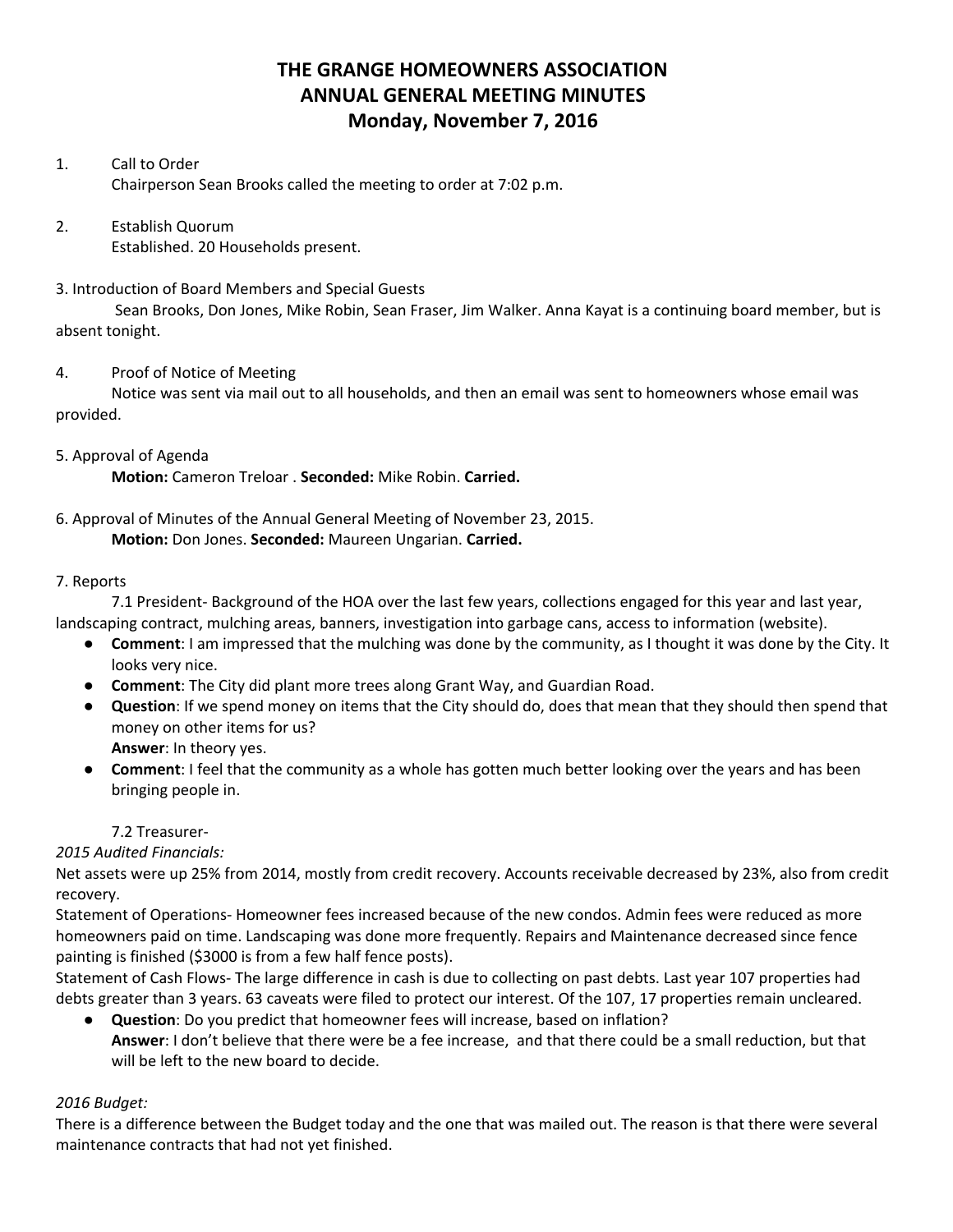In the bank, we currently have around \$108,000. Of that we have about \$4000 of restricted funds, which remains from the developer setting up a fund for large capital projects (such as the spray park). In 2013-2014 a donation was made to the spray park, leaving the \$4000 unused. Next year, this fund will likely be brought back to \$10,000.

Within the budget, there is a planned savings of \$9,500 per year, leaving about \$40,000 in the bank for future projects. Collection Recovery and Expense is listed at \$30,000 with \$0 for the year, as PCR has not yet been engaged for this year. Mulching has been added from the original budget to include certain coniferous trees.

- **Question**: Of the 63 caveats that were filed, have we collected on them? **Answer**: Yes. Only 17 of the original 107 properties remain. We currently only have about 100 properties that owe two or more years.
- **Question**: Please explain the collection of \$0 this year.

**Answer**: There will be a net of \$0 for the Association. This means that we collect back what we are owed when we engage PCR. They add on their own administrative fees to cover their own costs. The item becomes more of an in-out, because we will recover the costs. In the past, by only sending out letters, we needed to account for money that was spent and not recuperated.

- **Comment** (Brooks): The money in the bank (\$108,000) seems like a lot, but the large projects that we take on require large funds, and allow us to be fiscally responsible. As a non-profit, our intention is not to make money, but to collect enough money to pay for the projects we want. Now that we have been able to collect from properties in serious arrears, we have more money to use. We are actively seeking ways to spend money in meaningful ways for the community.
- **Question**: Are the maintenance contracts tendered out or contracted? **Answer**: We always get at least three quotes before a contract. We have had four maintenance companies over four years. We signed a two-year contract with Solaris contracting, but left ourselves a caveat to be released after a year if we were unhappy.

## 8. Election of New Board Members

Currently six members of the Board have chosen to stay on for the remainders of their terms, after having been elected last year: Sean Brooks- President, Anna Kayat- Vice President, Don Jones- Director of Communications, Mike Robin-Treasurer, Sean Fraser- Secretary, Jim Walker- Director at Large. Keith Barwell was nominated by Cam Treloar accepted..

## 9. Open Floor Discussion

- 9.1 Possibility of Hiring Administration Support
- **Question**: Is there an office space? **Answer**: No, we meet in Don's living room.
- **Question**: Do you have the software to do the accounting? **Answer**: Yes, we use Quickbooks for the accounting. It takes a lot of time to process all the information for 1100 homes. Pursuing accounts also occupies much of our time.
- **Question**: How much of the year is taken up by taking calls? **Answer**: Once the statements are mailed out, there is a lot of work for the following three to six months. However, it changes from year to year, depending on how many accounts are sent to collections. As the statements are mailed out over certain periods of time, the work tends to come in ebbs and flows.
- **Comment**: I like the idea of finding someone to take on some of the work for portions of the year.
- **Comment**: I am very in support of bringing on administrative help. I was on the Board in the past, and it requires a lot of work.
- **Comment**: I would also be in support of trying it out.
- **Comment**: I agree.
- **Comment**: It seems like something that should be tried out.
- **Question**: About how much do you think it might cost? **Answer**: A rough idea might be about \$6500 per year based on wages, but there is much to find out. It shouldn't cost more than \$10,000 per year. Perhaps between \$8,000 and \$10,000.
- **Question**: Can the HOA write a letter to the City about the noise study about the Anthony Henday? **Answer**: If you have concerns about this study and having the Government address the noise, we need to get engaged. The study needs to be emailed.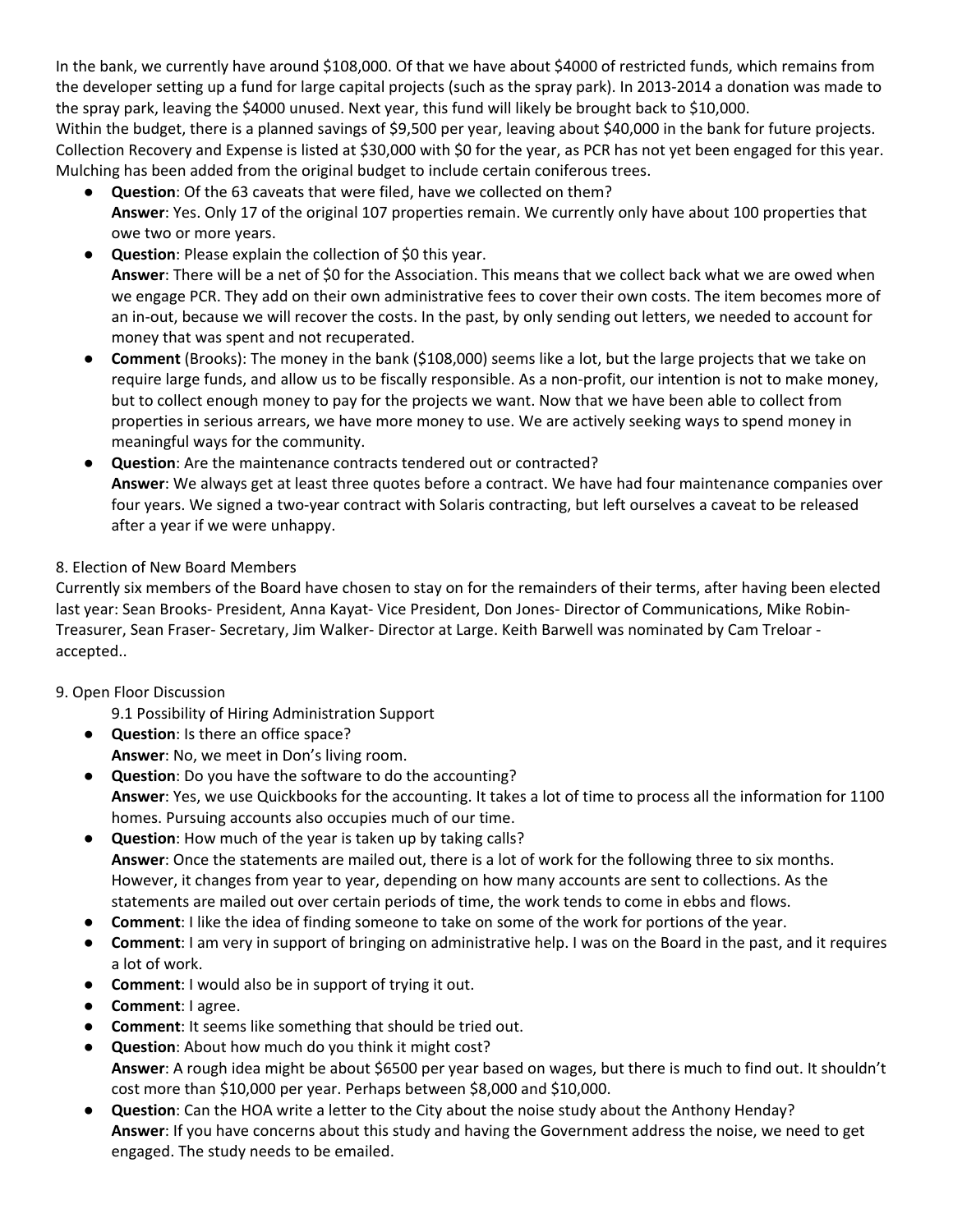**Question**: How much would it cost to hire someone to build a new website? Would that be a part of the person hired?

**Answer**: There are costs associated with managing a site, but we are looking to either have someone design a new site for us, or spend the time to build a drag and drop style site.

● **Question**: There is a pond behind our house that isn't very pretty, and has apparently gone into disrepair. The grass maintenance is poor.

**Answer**: This is a site from a bankrupt developer, and the City is trying to deal with it. It is not part of the Grange. The brown condos are also not a part of the Grange. We have complained to the City in the past. When people call to complain, we call the City and complain on their behalf, but homeowners also need to call 311, as these calls are logged.

- **Question**: As President, do you not have the authority to go somewhere to represent us? **Answer**: We are a small HOA, but we connect with the Community League to get things done. We contact the City when we can, but we don't have any special contacts with the City.
- **Question**: Could we also do something about the ponds and the mildew? **Answer**: This is something that we will look into. When we have issues that are pressing, the City tends to respond quickly.
- **Question**: Are we thinking about getting any planters? **Answer**: Yes. We have looked into getting them in the past, but maintenance is an issue, as they need to be watered daily. The City will not do this. We have not yet found a reasonable, cost-effective solution for this.
- **Question**: Has ATCO contacted you about the work that is being done? They have removed trees. **Answer**: No. We don't have any more information.
- **Question**: Can you issue receipts for payments received? **Answer**: With 1100 homeowners, it would cost us more than \$1100 to send receipts to all. If requested, we can send invoices. It currently costs about \$2600 to send a mailout. Email is cheaper and faster for us, and we hope to gather even more. With the volume that appears in a small time, it would be an extra step, but it is something that we can look into.
- **Question**: What is being built West of the spray park? **Answer**: I believe it is a condo development.
- **Question**: Will the roads be connected? **Answer**: I don't believe so, as there is an open space with an old well site.
- **Question**: What is the plan for the gas well site? A community garden could be built there. **Answer**: We can look into it.
- **Question**: Have you heard anything about the zoning for the new school being built? **Answer**: Glastonbury and Granville have priority, but the Edmonton Public Schools website has updated information.

## 10. Adjournment

**Motion:** Cameron Treloar moved to adjourn the meeting at 8:17 pm. **Seconded:** Keith Barwell. **Moved**.